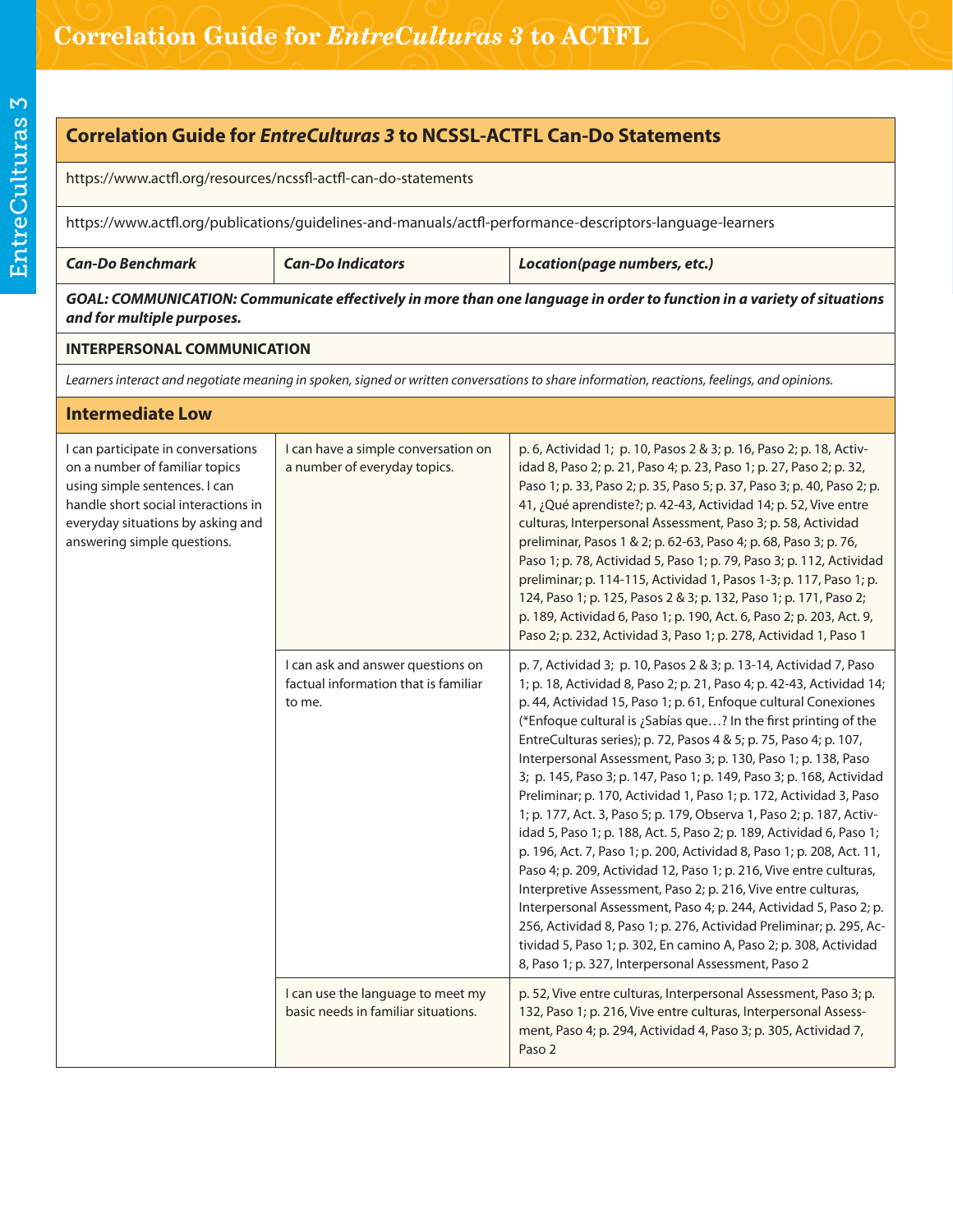| <b>Intermediate Mid</b>                                                                                                                                                                                                                                                                                       |                                                                                      |                                                                                                                                                                                                                                                                                                                                                                                                                                                                                                                                                                                                                                                                                                                                                                                                                                                                                                                                                                                                                                                                                                                                                                                                                                                                                                                                                                                                                                                                                                                                                                                                                                                                                                                                                                                                                                                                                                                                                                              |
|---------------------------------------------------------------------------------------------------------------------------------------------------------------------------------------------------------------------------------------------------------------------------------------------------------------|--------------------------------------------------------------------------------------|------------------------------------------------------------------------------------------------------------------------------------------------------------------------------------------------------------------------------------------------------------------------------------------------------------------------------------------------------------------------------------------------------------------------------------------------------------------------------------------------------------------------------------------------------------------------------------------------------------------------------------------------------------------------------------------------------------------------------------------------------------------------------------------------------------------------------------------------------------------------------------------------------------------------------------------------------------------------------------------------------------------------------------------------------------------------------------------------------------------------------------------------------------------------------------------------------------------------------------------------------------------------------------------------------------------------------------------------------------------------------------------------------------------------------------------------------------------------------------------------------------------------------------------------------------------------------------------------------------------------------------------------------------------------------------------------------------------------------------------------------------------------------------------------------------------------------------------------------------------------------------------------------------------------------------------------------------------------------|
| I can participate in conversations<br>on familiar topics using sentenc-<br>es and series of sentences. I can<br>handle short social interactions in<br>everday situations by asking and<br>answering a variety of questions. I<br>can usually say what I want to say<br>about myself and my everyday<br>life. | I can start, maintain, and end a<br>conversation on a variety of familiar<br>topics. | p. 10, Pasos 2 & 3; p. 16, Paso 2; p. 18, Actividad 8, Paso 2; p.<br>21, Paso 4; p. 23, Paso 1; p 27, Paso 2; p. 33, Paso 2; p. 35, Paso<br>5; p. 37, Paso 3; p. 40, Paso 2; p. 41, ¿Qué aprendiste?; p. 42-43,<br>Actividad 14; p. 45, Paso 2; p. 46, Actividad 16; p. 47, En camino<br>B, Pasos 1 & 3; p. 52, Vive entre culturas, Interpersonal Assess-<br>ment, Paso 3; p. 58, Actividad preliminar, Pasos 1 & 2; p. 60,<br>Actividad 1, Paso 1; p. 62-63, Paso 4; p. 68, paso 3; p. 72, Pasos 4<br>& 5; p. 73, Paso 6; p. 75, Paso 4; p. 76, Paso 1; p. 78, Actividad 5,<br>Paso 1; p. 79, Paso 3; p. 80-81, Actividad 6, Paso 1; p. 82, Paso 4;<br>p. 83, Actividad 7, Paso 1; p. 85, ¿Qué aprendiste?; p. 91, Paso 2;<br>p. 112, Actividad preliminar; p. 114-115, Actividad 1, Pasos 1-3;<br>p. 117, Pasos 1 & 2; p. 120, Paso 5; p. 122, Paso 3; p. 124, Paso 1;<br>p. 132, Paso 1; p. 134, Paso 4; p. 141, Paso 1; p. 142-143, Paso 2;<br>p. 145, Paso 3; p. 147, Paso 1; p. 149, Paso 3; p. 150-151, Paso 1;<br>p. 153, Paso 1; p. 156, Paso 1; p. 162, Interpersonal Assessment,<br>Paso 2; p. 168, Actividad Preliminar; p. 170, Actividad 1, Pasos<br>1-2; p. 170, Actividad 2, Paso 1; p. 171, Paso 2; p. 172, Actividad<br>3, Paso 1; p. 177, Act. 3, Paso 5; p. 182, Act. 4, Paso 1; p. 184, Act.<br>4, Paso 3; p. 187, Actividad 5, Paso 1; p. 189, Actividad 6, Paso<br>1; p. 190, Act. 6, Paso 2; p. 191, Act. 6, Paso 3; p. 198, Observa 2,<br>Paso 2; p. 200, Actividad 8, Paso 1; p. 203, Act. 9, Paso 2; p. 212,<br>En camino B, Pasos 2 & 3; p. 216, Vive entre culturas, Interper-<br>sonal Assessment, Paso 4; p. 222, Actividad Preliminar, Paso 1;<br>p. 231, Actividad 2, Paso 3b; p. 232, Actividad 3, Paso 1; p. 250,<br>Actividad 7, Paso 1; p. 271, Vive entre culturas, Interpersonal<br>Assessment, Paso 2; p. 278, Actividad 1, Paso 1; p. 291, Activi-<br>dad 4, Paso 1; p. 316, Actividad 10, Paso 3; p. 318, Actividad 11,<br>Paso 1 |
|                                                                                                                                                                                                                                                                                                               | I can talk about my daily activities<br>and personal preferences.                    | p. 18, Actividad 8, Paso 2; p. 21, Paso 4; p. 37, Paso 3; p. 42-43,<br>Actividad 14; p. 60, Actividad 1, Paso 1; p. 68, Paso 3; p. 72,<br>Pasos 4 & 5; p. 76, Paso 1; p. 79, Paso 3; p. 82, Paso 4; p. 112, Ac-<br>tividad preliminar; p. 114-115, Actividad 1, Paso 2; p. 117, Paso<br>1; p. 120, Paso 5; 122-123, Observa; p. 124, Paso 1; p. 125, Pasos<br>2 & 3; p. 132, Paso 1; p. 134, Paso 4; p. 138, Paso 3; p. 141, Paso<br>1; p. 173, Actividad 2, Paso 2; p. 182, Act. 4 Paso 1; p. 184, Act.<br>4, Paso 3; p. 187, Actividad 5, Paso 1; p. 189, Actividad 6, Paso<br>1; p. 191, Act. 6 Paso 3; p. 196, Act. 7, Paso 1; p. 198, Observa 2,<br>Paso 2; p. 200, Actividad 8, Paso 1; p. 203, Act. 9, Paso 2; p. 207,<br>Actividad 11, Paso 1; p. 231, Actividad 2, Paso 3b; p. 232, Ac-<br>tividad 3, Paso 1; p. 248, Actividad 6, Paso 1; p. 271, Vive entre<br>culturas, Interpersonal Assessment, Paso 2; p. 280, Actividad 1,<br>Paso 4; p. 290, Actividad 3, Paso 3                                                                                                                                                                                                                                                                                                                                                                                                                                                                                                                                                                                                                                                                                                                                                                                                                                                                                                                                                                                            |
|                                                                                                                                                                                                                                                                                                               | I can use my language to handle<br>tasks related to my personal needs.               | p. 52, Vive entre culturas, Interpersonal Assessment, Paso 3; p.<br>132, Paso 1; p. 231, Actividad 2, Reflexión intercultural; p. 294,<br>Actividad 4, Paso 3; p. 297, Actividad 5, Paso 4; p. 305, Actividad<br>7, Paso 2                                                                                                                                                                                                                                                                                                                                                                                                                                                                                                                                                                                                                                                                                                                                                                                                                                                                                                                                                                                                                                                                                                                                                                                                                                                                                                                                                                                                                                                                                                                                                                                                                                                                                                                                                   |
|                                                                                                                                                                                                                                                                                                               | I can exchange information about<br>subjects of special interest to me.              | p. 7, Actividad 4; p. 18, ¿Qué aprendiste?; p. 18, Actividad<br>8, Paso 2; p. 21, Paso 4; p. 35, Paso 5; p. 37, Paso 3; p. 38, Los<br>jóvenes de hoy, Cuéntele a Mario; p. 40, Paso 2; p. 41, ¿Qué<br>aprendiste?; p. 47, En camino B, Pasos 1 & 3; p. 62-63, Paso 4; p.<br>66, ¿Qué aprendiste?; p. 68, Paso 3; p. 72, Paso 4; p. 76, Paso 1;<br>p. 78, Actividad 5, Paso 1; p. 79, Paso 3; p. 80-81, Actividad 6,                                                                                                                                                                                                                                                                                                                                                                                                                                                                                                                                                                                                                                                                                                                                                                                                                                                                                                                                                                                                                                                                                                                                                                                                                                                                                                                                                                                                                                                                                                                                                          |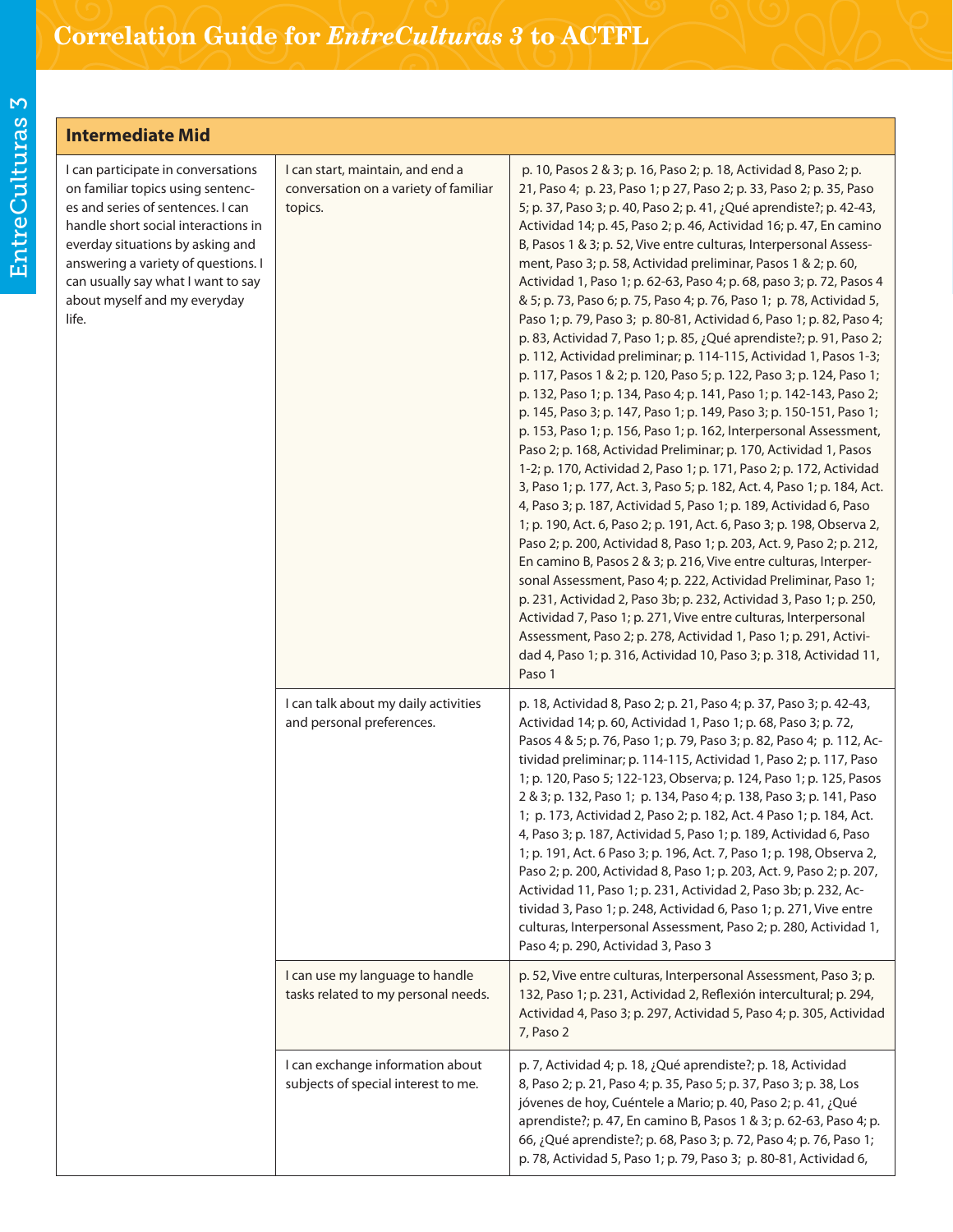| <b>Intermediate Mid</b>                                                                                                                                                                                                                                                                                       |                                                                         |                                                                                                                                                                                                                                                                                                                                                                                                                                                                                                                                                                                                                                                                                                                                                                                                                                                                                                                                                                                                                                                                                                                                                                                                                                                                                                                                                                                                                                                  |
|---------------------------------------------------------------------------------------------------------------------------------------------------------------------------------------------------------------------------------------------------------------------------------------------------------------|-------------------------------------------------------------------------|--------------------------------------------------------------------------------------------------------------------------------------------------------------------------------------------------------------------------------------------------------------------------------------------------------------------------------------------------------------------------------------------------------------------------------------------------------------------------------------------------------------------------------------------------------------------------------------------------------------------------------------------------------------------------------------------------------------------------------------------------------------------------------------------------------------------------------------------------------------------------------------------------------------------------------------------------------------------------------------------------------------------------------------------------------------------------------------------------------------------------------------------------------------------------------------------------------------------------------------------------------------------------------------------------------------------------------------------------------------------------------------------------------------------------------------------------|
| I can participate in conversations<br>on familiar topics using sentenc-<br>es and series of sentences. I can<br>handle short social interactions in<br>everday situations by asking and<br>answering a variety of questions. I<br>can usually say what I want to say<br>about myself and my everyday<br>life. | I can exchange information about<br>subjects of special interest to me. | Paso 1; p. 82, Paso 4; p. 83, Actividad 7, Paso 1; p. 85, ¿Qué<br>aprendiste?; p. 107, Interpersonal Assessment, Paso 3; p. 112,<br>Actividad preliminar; p. 114-115, Actividad 1, Pasos 1-3; p. 125,<br>Paso 3; p. 145, Paso 3; p. 156, Paso 1; p. 162, Interpersonal As-<br>sessment, Paso 2; p. 168, Actividad Preliminar; p. 170, Actividad<br>1, Pasos 1-2; p. 172, Actividad 3, Paso 1; p. 177, Act. 3, Paso 5; p.<br>179, Observa 1, Paso 2; p. 182, Act. 4, Paso 1; p. 187, Actividad<br>5, Paso 1; p. 189, Actividad 6, Paso 1; p. 191, Act. 6, Paso 3; p.<br>196, Act. 7, Paso 1; p. 198, Observa 2, Paso 2; p. 200, Actividad<br>8, Paso 1; p. 208, Act. 11, Paso 4; p. 209, Actividad 12, Paso 1;<br>p. 212, En camino B, Pasos 2 & 3; p. 216, Vive entre culturas,<br>Interpretive Assessment, Paso 2; p. 216, Vive entre culturas,<br>Interpersonal Assessment, Paso 4; p. 231, Actividad 2, Paso<br>3b; p. 244, Actividad 5, Paso 2; p. 254-255 Observa 2, Pasos<br>2-4; p. 256, Actividad 8, Paso 2; p. 259, Actividad 9, Paso 1; p.<br>263, Actividad 10, Paso 3; p. 276, Actividad Preliminar; p. 284,<br>Actividad 2, Paso 1; p. 289, Actividad 3, Paso 2; p. 290, Actividad<br>3, Paso 3; p. 297, Actividad 5, Paso 4; p. 302, En camino A, Paso<br>2; p. 308, Actividad 8, Paso 1; p. 317, Actividad 10, Paso 4b; p.<br>320, Actividad 11, Paso 3; p. 321, En camino B, Paso 1; p. 327,<br>Interpersonal Assessment, Paso 2 |

### **INTERPRETIVE COMMUNICATION**

*Learners understand, interpret, and analyze what is heard, read, or viewed on a variety of topics.* 

### **INTERPRETIVE LISTENING**

| <b>Intermediate Low</b> |  |
|-------------------------|--|
|-------------------------|--|

| I can understand the main idea<br>in short, simple messages and<br>presentations on familiar topics.<br>I can understand the main idea<br>of simple conversations that I<br>overhear. | I can understand the basic purpose<br>of a message.                                                             | p. 5, Conoce a Andrés y su familia; p. 7, Actividad 3; p. 10, Pasos<br>2 & 3; p. 12, Paso 2; p. 20, Paso 3; p. 29, En camino A, Paso 1; p.<br>36, Actividad 12, Paso 1; p. 52, Vive entre culturas, Interpretive<br>Assessment, Paso 2; p. 60, Actividad 1, Pasos 1 & 2; p. 62, Paso<br>4; p. 64, Actividad 2, Paso 1; p. 76, Pasos 1 & 2; p. 82, Paso 4; p.<br>87, Paso 2; p. 102, En camino B, Paso 1; p. 114-115, Actividad 1,<br>Pasos 1-3; p. 130, Paso 2; p. 148-149, Paso 2; p. 170, Actividad 2,<br>Paso 1; p. 177, Act. 3, Paso 4; p. 188, Act. 5, Paso 2; p. 197, Act. 7,<br>Paso 2; p. 201, Act. 8, Paso 2; p. 202, Actividad 9, Paso 1; p. 210,<br>Act. 12, Paso 3; p. 233, Actividad 3, Paso 2; p. 238, Actividad 4,<br>Paso 1; p. 239, Actividad 4, Paso 2; p. 240, Actividad 4, Paso 3; p.<br>248, Actividad 6, Paso 1; p. 252, Actividad 7, Paso 3; p. 256, Ac-<br>tividad 8, Paso 1; p. 262-263, Actividad 10, Pasos 1-2; p. 265, En<br>camino B, Paso 1; p. 295, Actividad 5, Paso 1; p. 305, Actividad<br>7, Paso 2; p. 319, Actividad 11, Paso 2 |
|---------------------------------------------------------------------------------------------------------------------------------------------------------------------------------------|-----------------------------------------------------------------------------------------------------------------|----------------------------------------------------------------------------------------------------------------------------------------------------------------------------------------------------------------------------------------------------------------------------------------------------------------------------------------------------------------------------------------------------------------------------------------------------------------------------------------------------------------------------------------------------------------------------------------------------------------------------------------------------------------------------------------------------------------------------------------------------------------------------------------------------------------------------------------------------------------------------------------------------------------------------------------------------------------------------------------------------------------------------------------------------------------------|
|                                                                                                                                                                                       | I can understand messages related<br>to my basic needs.                                                         | Daily teacher instructions given in Spanish; audio instructions<br>given before listening activities, such as p. 226, Act. 1, Paso 2; p.<br>252, Actividad 7, Paso 3.                                                                                                                                                                                                                                                                                                                                                                                                                                                                                                                                                                                                                                                                                                                                                                                                                                                                                                |
|                                                                                                                                                                                       | I can understand questions and sim-<br>ple statements on everyday topics<br>when I am part of the conversation. | p. 7, Actividad 4; p. 10, Pasos 2 & 3; p. 16, Paso 2; p. 18, Activ-<br>idad 8, Paso 2; p. 20, Paso 3; p. 21, Paso 4; p. 23, Paso 1; p 27,<br>Paso 2; p. 32, Paso 1; p. 33, Paso 2; p. 35, Paso 5; p. 37, Paso 3; p.<br>40, Paso 2; p. 41, ¿Qué aprendiste?; p. 42-43, Actividad 14; p. 44,<br>Actividad 15, Paso 1; p. 45, Paso 2; p. 46, Actividad 16; p. 47, En<br>camino B, Pasos 1 & 3; p. 58, Actividad preliminar,                                                                                                                                                                                                                                                                                                                                                                                                                                                                                                                                                                                                                                             |
|                                                                                                                                                                                       |                                                                                                                 |                                                                                                                                                                                                                                                                                                                                                                                                                                                                                                                                                                                                                                                                                                                                                                                                                                                                                                                                                                                                                                                                      |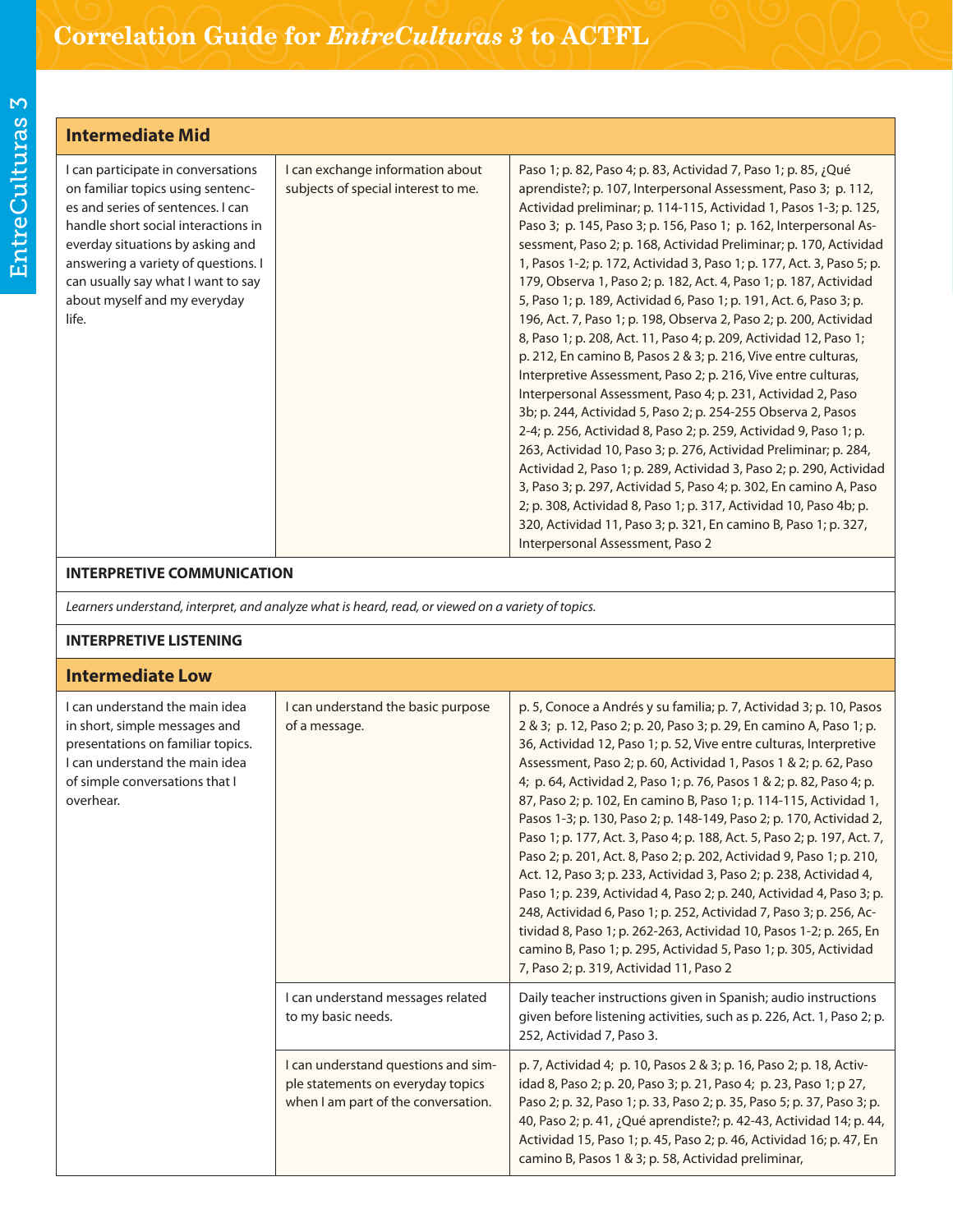| <b>Intermediate Low</b>                                                                                                                                                                                                               |                                                                                                                                                 |                                                                                                                                                                                                                                                                                                                                                                                                                                                                                                                                                                                                                                                                                                                                                                                                                                                                                                                                                                                                                                                                                                                                              |
|---------------------------------------------------------------------------------------------------------------------------------------------------------------------------------------------------------------------------------------|-------------------------------------------------------------------------------------------------------------------------------------------------|----------------------------------------------------------------------------------------------------------------------------------------------------------------------------------------------------------------------------------------------------------------------------------------------------------------------------------------------------------------------------------------------------------------------------------------------------------------------------------------------------------------------------------------------------------------------------------------------------------------------------------------------------------------------------------------------------------------------------------------------------------------------------------------------------------------------------------------------------------------------------------------------------------------------------------------------------------------------------------------------------------------------------------------------------------------------------------------------------------------------------------------------|
| I can understand the main idea<br>in short, simple messages and<br>presentations on familiar topics.<br>I can understand the main idea<br>of simple conversations that I<br>overhear.                                                 | I can understand questions and sim-<br>ple statements on everyday topics<br>when I am part of the conversation.                                 | Pasos 1 & 2; p. 60, Actividad 1, Paso 1; p. 62-63, Paso 4; p. 66,<br>¿Qué aprendiste?; p. 68, Paso 3; p. 72 Pasos 4 & 5; p. 76, Paso<br>1; p. 78, Actividad 5, Paso 1; p. 79, Paso 3; p. 80-81, Actividad<br>6, Paso 1; p. 83, Actividad 7, Paso 1; p. 85, ¿Qué aprendiste?; p.<br>91, Paso 2; p. 102, En camino B, Paso 3; p. 107, Interpersonal As-<br>sessment, Paso 3; p. 112, Actividad preliminar; p. 117, Paso 1; p.<br>120, Paso 5; p. 125, Pasos 2 & 3; p. 132, Paso 1; p. 171, Paso 2; p.<br>189, Actividad 6, Paso 1; p. 190, Act. 6, Paso 2; p. 198, Observa<br>2, Paso 2; p. 203, Act. 9, Paso 2; p. 232, Actividad 3, Paso 1; p.<br>278, Actividad 1, Paso 1                                                                                                                                                                                                                                                                                                                                                                                                                                                                   |
| <b>Intermediate Mid</b>                                                                                                                                                                                                               |                                                                                                                                                 |                                                                                                                                                                                                                                                                                                                                                                                                                                                                                                                                                                                                                                                                                                                                                                                                                                                                                                                                                                                                                                                                                                                                              |
| I can understand the main idea in<br>messages and presentations on<br>a variety of topics related to ev-<br>eryday life and personal interests<br>and studies. I can understand the<br>main idea in conversations that I<br>overhear. | I can understand basic information<br>in ads, announcements, and other<br>simple recordings                                                     | p. 5, Conoce a Andrés y su familia; p. 10, Pasos 2 & 3; p. 12, Paso<br>2; p. 20, Paso 3; p. 29, En camino A, Paso 1; p. 36, Actividad 12,<br>Paso 1; p. 52, Vive entre culturas, Interpretive Assessment, Paso<br>2; p. 60, Actividad 1, Pasos 1 & 2; p. 62, Paso 4; p. 64, Actividad<br>2, Paso 1; p. 76, Pasos 1 & 2; p. 80-81, Actividad 6, Paso 1; p. 82,<br>Paso 4; p. 87, Paso 2; p. 102, En camino B, Paso 1; p. 114-115,<br>Actividad 1, Pasos 1-3; p. 130, Paso 2; p. 148-149, Paso 2; p. 162,<br>Interpretive Assessment, Paso 1; p. 170, Actividad 2, Paso 1; p.<br>177, Act. 3, Paso 4; p. 188, Act. 5, Paso 2; p. 193, En camino A,<br>Paso 2; p. 197, Act. 7, Paso 2; p. 201, Act. 8, Paso 2; p. 210, Act.<br>12, Paso 3; p. 233, Actividad 3, Paso 2; p. 238, Actividad 4, Paso<br>1; p. 239, Actividad 4, Paso 2; p. 240, Actividad 4, Paso 3; p.<br>252, Actividad 7, Paso 3; p. 256, Actividad 8, Paso 1; p. 262-263,<br>Actividad 10, Pasos 1-2; p. 265, En camino B, Paso 1; p. 295,<br>Actividad 5, Paso 1; p. 305, Actividad 7, Paso 2; p. 317, Actividad<br>10, Reflexión intercultural; p. 319, Actividad 11, Paso 2 |
|                                                                                                                                                                                                                                       | I can understand the main idea of<br>what I listen to for personal enjoy-<br>ment.<br>I can understand messages related<br>to my everyday life. | p. 5, Conoce a Andrés y su familia; p. 10, Pasos 2 & 3; p. 12, Paso<br>2; p. 20, Paso 3; p. 36, Actividad 12, Paso 1; p. 60, Actividad 1,<br>Pasos 1 & 2; p. 62, Paso 4; p. 76, Pasos 1 & 2; p. 80-81, Actividad<br>6, Paso 1; p. 82, Paso 4; p. 87, Paso 2; p. 114-115, Actividad 1,<br>Pasos 1-3; p. 130, Paso 2; p. 148-149, Paso 2; p. 170, Actividad 2,<br>Paso 1; p. 202, Actividad 9, Paso 1; p. 210, Act. 12, Paso 3; p. 248,<br>Actividad 6, Paso 1; p. 278-279, Actividad 1, Pasos 1-3; p. 289,<br>Actividad 3, Pasos 1-2; p. 299, Actividad 6, Pasos 2-3; p. 302, En<br>camino A, Paso 1; p. 320, Actividad 11, Reflexión intercultural;<br>p. 326, Interpretive Assessment, Paso 1<br>p. 226, Act. 1, Paso 2; p. 265, En camino B, Paso 1; Daily teacher<br>instructions given in Spanish; audio instructions given before                                                                                                                                                                                                                                                                                                       |
|                                                                                                                                                                                                                                       |                                                                                                                                                 | listening activities, such as p. 252, Actividad 7, Paso 3.                                                                                                                                                                                                                                                                                                                                                                                                                                                                                                                                                                                                                                                                                                                                                                                                                                                                                                                                                                                                                                                                                   |
| <b>INTERPRETIVE READING</b>                                                                                                                                                                                                           |                                                                                                                                                 |                                                                                                                                                                                                                                                                                                                                                                                                                                                                                                                                                                                                                                                                                                                                                                                                                                                                                                                                                                                                                                                                                                                                              |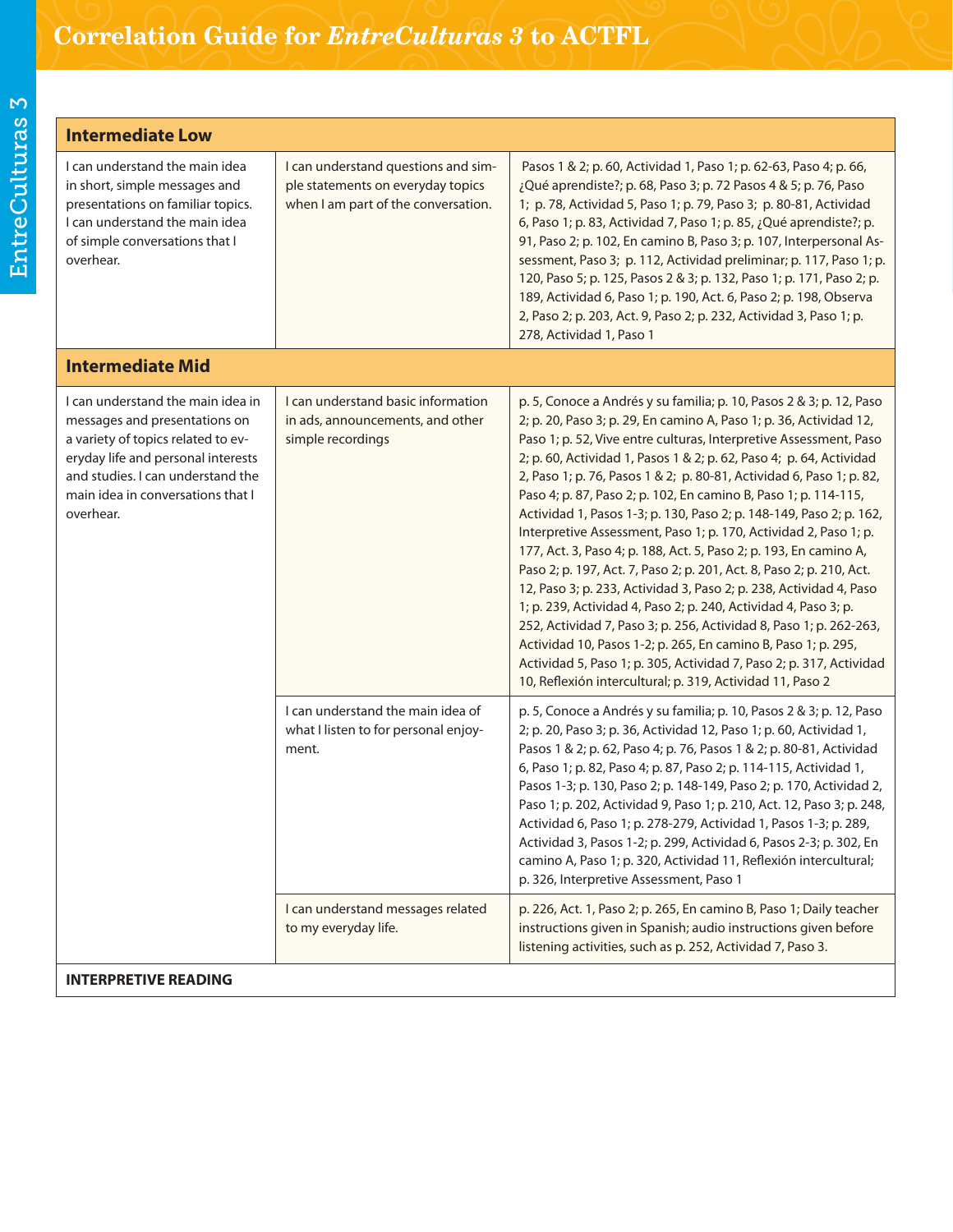| <b>Intermediate Mid</b>                                                                                                                                                                                                               |                                                                                             |                                                                                                                                                                                                                                                                                                                                                                                                                                                                                                                                                                                                                                                                                                                                                                                                                                                                                                                                                                                                                                                                                                                                              |
|---------------------------------------------------------------------------------------------------------------------------------------------------------------------------------------------------------------------------------------|---------------------------------------------------------------------------------------------|----------------------------------------------------------------------------------------------------------------------------------------------------------------------------------------------------------------------------------------------------------------------------------------------------------------------------------------------------------------------------------------------------------------------------------------------------------------------------------------------------------------------------------------------------------------------------------------------------------------------------------------------------------------------------------------------------------------------------------------------------------------------------------------------------------------------------------------------------------------------------------------------------------------------------------------------------------------------------------------------------------------------------------------------------------------------------------------------------------------------------------------------|
| I can understand the main idea in<br>messages and presentations on<br>a variety of topics related to ev-<br>eryday life and personal interests<br>and studies. I can understand the<br>main idea in conversations that I<br>overhear. | I can understand basic information<br>in ads, announcements, and other<br>simple recordings | p. 5, Conoce a Andrés y su familia; p. 10, Pasos 2 & 3; p. 12, Paso<br>2; p. 20, Paso 3; p. 29, En camino A, Paso 1; p. 36, Actividad 12,<br>Paso 1; p. 52, Vive entre culturas, Interpretive Assessment, Paso<br>2; p. 60, Actividad 1, Pasos 1 & 2; p. 62, Paso 4; p. 64, Actividad<br>2, Paso 1; p. 76, Pasos 1 & 2; p. 80-81, Actividad 6, Paso 1; p. 82,<br>Paso 4; p. 87, Paso 2; p. 102, En camino B, Paso 1; p. 114-115,<br>Actividad 1, Pasos 1-3; p. 130, Paso 2; p. 148-149, Paso 2; p. 162,<br>Interpretive Assessment, Paso 1; p. 170, Actividad 2, Paso 1; p.<br>177, Act. 3, Paso 4; p. 188, Act. 5, Paso 2; p. 193, En camino A,<br>Paso 2; p. 197, Act. 7, Paso 2; p. 201, Act. 8, Paso 2; p. 210, Act.<br>12, Paso 3; p. 233, Actividad 3, Paso 2; p. 238, Actividad 4, Paso<br>1; p. 239, Actividad 4, Paso 2; p. 240, Actividad 4, Paso 3; p.<br>252, Actividad 7, Paso 3; p. 256, Actividad 8, Paso 1; p. 262-263,<br>Actividad 10, Pasos 1-2; p. 265, En camino B, Paso 1; p. 295,<br>Actividad 5, Paso 1; p. 305, Actividad 7, Paso 2; p. 317, Actividad<br>10, Reflexión intercultural; p. 319, Actividad 11, Paso 2 |
|                                                                                                                                                                                                                                       | I can understand the main idea of<br>what I listen to for personal enjoy-<br>ment.          | p. 5, Conoce a Andrés y su familia; p. 10, Pasos 2 & 3; p. 12, Paso<br>2; p. 20, Paso 3; p. 36, Actividad 12, Paso 1; p. 60, Actividad 1,<br>Pasos 1 & 2; p. 62, Paso 4; p. 76, Pasos 1 & 2; p. 80-81, Actividad<br>6, Paso 1; p. 82, Paso 4; p. 87, Paso 2; p. 114-115, Actividad 1,<br>Pasos 1-3; p. 130, Paso 2; p. 148-149, Paso 2; p. 170, Actividad 2,<br>Paso 1; p. 202, Actividad 9, Paso 1; p. 210, Act. 12, Paso 3; p. 248,<br>Actividad 6, Paso 1; p. 278-279, Actividad 1, Pasos 1-3; p. 289,<br>Actividad 3, Pasos 1-2; p. 299, Actividad 6, Pasos 2-3; p. 302, En<br>camino A, Paso 1; p. 320, Actividad 11, Reflexión intercultural;<br>p. 326, Interpretive Assessment, Paso 1                                                                                                                                                                                                                                                                                                                                                                                                                                               |
|                                                                                                                                                                                                                                       | I can understand messages related<br>to my everyday life.                                   | p. 226, Act. 1, Paso 2; p. 265, En camino B, Paso 1; Daily teacher<br>instructions given in Spanish; audio instructions given before<br>listening activities, such as p. 252, Actividad 7, Paso 3.                                                                                                                                                                                                                                                                                                                                                                                                                                                                                                                                                                                                                                                                                                                                                                                                                                                                                                                                           |

# **INTERPRETIVE READING**

| <b>Intermediate Low</b>                                                                    |                                                                                                         |                                                                                                                                                                                                                                                                                                                                                                                                                                                                                                                                                                                                                                                                                                                |
|--------------------------------------------------------------------------------------------|---------------------------------------------------------------------------------------------------------|----------------------------------------------------------------------------------------------------------------------------------------------------------------------------------------------------------------------------------------------------------------------------------------------------------------------------------------------------------------------------------------------------------------------------------------------------------------------------------------------------------------------------------------------------------------------------------------------------------------------------------------------------------------------------------------------------------------|
| I can understand the main idea of<br>shor tand simple texts when the<br>topic is familiar. | I can understand messages in which<br>the writer tells or asks me about<br>topics of personal interest. | p. 6, Actividad 1; p. 11, Actividad 6, Paso 1; p. 13-14, Actividad<br>7, Paso 1; p. 17, Jóvenes de hoy; p. 29, En camino A, Paso 2; p.<br>32, Paso 1; p. 33, Paso 2; p. 34, Paso 3; p. 38, Los jóvenes de hoy;<br>p. 62, Paso 5; p. 63, ¿Qué aprendiste?; p. 66, Enfoque cultural<br>(*Enfoque cultural is ¿Sabías que? In the first printing of the<br>EntreCulturas series); p. 67, Observa 1, Pasos 1 & 2; p. 80, Ac-<br>tividad 6, Paso 1; p. 81, Paso 3; p. 124, Paso 2; p. 131, Paso 3; p.<br>153-154, Paso 2; p. 171, Actividad 1, Paso 4; p. 191, Act. 6, Paso<br>3; p. 225, Actividad 1, Paso 1; p. 266, En camino B, Paso 2; p.<br>280, Actividad 1, Paso 4; p. 326, Interpretive Assessment, Paso 1 |
|                                                                                            | I can identify some simple informa-<br>tion needed on forms.                                            | p. 248, Actividad 6, Paso 1; p. 253, Actividad 7, ¿Dónde estamos<br>ubicados? form                                                                                                                                                                                                                                                                                                                                                                                                                                                                                                                                                                                                                             |
|                                                                                            | I can identify some information from<br>news media.                                                     | p. 34, Paso 3; p. 44, Actividad 15, Paso 1; p. 52, Vive entre<br>culturas, Interpretive Assessment, Paso 1; p. 65, Paso 2; p. 70,<br>Actividad 3, Paso 1; p. 71 Paso 2; p. 95-96, Paso 2; p. 96-97, Paso<br>3; p. 99-101, Pasos 1 & 2; pp. 126-127, Paso 1; p. 135, Paso 1; pp.<br>136-137, Paso 2; pp. 142-143, Paso 2; p. 162,                                                                                                                                                                                                                                                                                                                                                                               |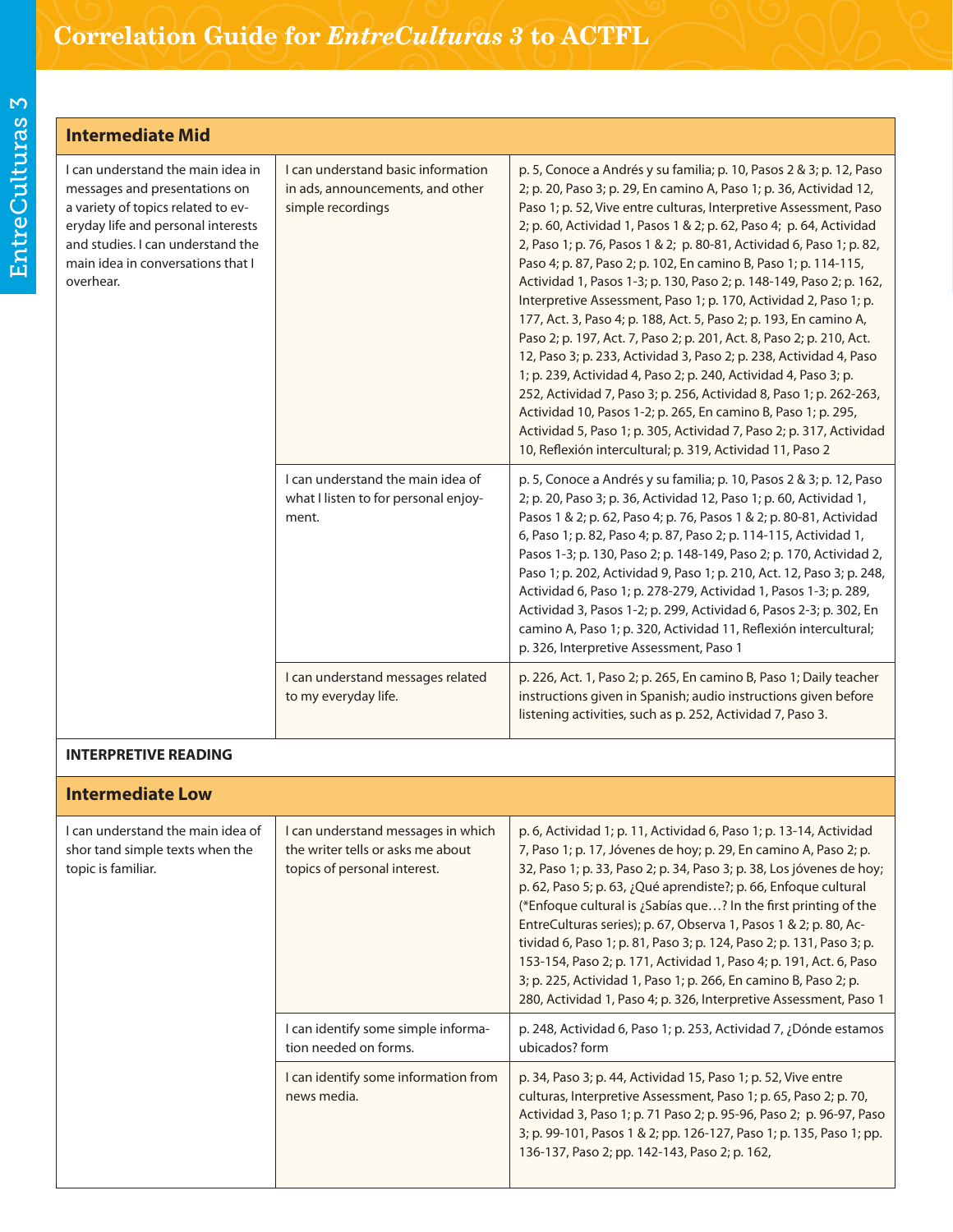| <b>Intermediate Low</b>                                                                                   |                                                                                         |                                                                                                                                                                                                                                                                                                                                                                                                                                                                                                                                                                                                                                                                                                                                                                                                                                                                                                                                                                                                                                                                                                                                                                                                                                                                                                                                                                                                                                                                                                                                                                                                                                                                                                                                                                                                                                                                                                                                                                                                                                                                                                                                                                                                                                                                                                                                                                                                                                                                                                                                                                                                                                                                                                                                                                                                                                                                 |
|-----------------------------------------------------------------------------------------------------------|-----------------------------------------------------------------------------------------|-----------------------------------------------------------------------------------------------------------------------------------------------------------------------------------------------------------------------------------------------------------------------------------------------------------------------------------------------------------------------------------------------------------------------------------------------------------------------------------------------------------------------------------------------------------------------------------------------------------------------------------------------------------------------------------------------------------------------------------------------------------------------------------------------------------------------------------------------------------------------------------------------------------------------------------------------------------------------------------------------------------------------------------------------------------------------------------------------------------------------------------------------------------------------------------------------------------------------------------------------------------------------------------------------------------------------------------------------------------------------------------------------------------------------------------------------------------------------------------------------------------------------------------------------------------------------------------------------------------------------------------------------------------------------------------------------------------------------------------------------------------------------------------------------------------------------------------------------------------------------------------------------------------------------------------------------------------------------------------------------------------------------------------------------------------------------------------------------------------------------------------------------------------------------------------------------------------------------------------------------------------------------------------------------------------------------------------------------------------------------------------------------------------------------------------------------------------------------------------------------------------------------------------------------------------------------------------------------------------------------------------------------------------------------------------------------------------------------------------------------------------------------------------------------------------------------------------------------------------------|
| I can understand the main idea of<br>shor tand simple texts when the<br>topic is familiar.                | I can identify some information from<br>news media.                                     | Interpretive Assessment, Paso 1; p. 175, Act. 3, Paso 2; p. 182,<br>Act. 4, Paso 1d; p. 183, Act. 4, Paso 2; p. 212, En camino B, Paso<br>1; p. 228, Act. 2, Paso 2; p. 239, Actividad 4, Paso 2; p. 250-251,<br>Actividad 7, Paso 2; p. 259, Actividad 9, Paso 1; p. 260, Actividad<br>9, Paso 2; p. 270, Vive entre culturas, Interpretive Assessment,<br>Paso 1; pp. 311-312, Actividad 9, Pasos 1-2; pp. 314-315, Activi-<br>dad 10, Paso 1; p. 321, En camino B, Paso 2                                                                                                                                                                                                                                                                                                                                                                                                                                                                                                                                                                                                                                                                                                                                                                                                                                                                                                                                                                                                                                                                                                                                                                                                                                                                                                                                                                                                                                                                                                                                                                                                                                                                                                                                                                                                                                                                                                                                                                                                                                                                                                                                                                                                                                                                                                                                                                                    |
| <b>Intermediate Mid</b>                                                                                   |                                                                                         |                                                                                                                                                                                                                                                                                                                                                                                                                                                                                                                                                                                                                                                                                                                                                                                                                                                                                                                                                                                                                                                                                                                                                                                                                                                                                                                                                                                                                                                                                                                                                                                                                                                                                                                                                                                                                                                                                                                                                                                                                                                                                                                                                                                                                                                                                                                                                                                                                                                                                                                                                                                                                                                                                                                                                                                                                                                                 |
| I can understand the main idea of<br>texts related to everyday life and<br>personal interests or studies. | I can understand simple personal<br>questions.                                          | p. 11, Actividad 6, Paso 1; p. 38, ¿Qué aprendiste?; p. 39, Activ-<br>idad 13, Paso 1; p. 67, Observa 1, Pasos 1 & 2; p. 81, Paso 3; p.<br>145, Paso 1; p. 198, Observa 2, Pasos 1 & 2; p. 223, Act. prelimi-<br>nar, Paso 2; p. 230, Actividad 2, Paso 1                                                                                                                                                                                                                                                                                                                                                                                                                                                                                                                                                                                                                                                                                                                                                                                                                                                                                                                                                                                                                                                                                                                                                                                                                                                                                                                                                                                                                                                                                                                                                                                                                                                                                                                                                                                                                                                                                                                                                                                                                                                                                                                                                                                                                                                                                                                                                                                                                                                                                                                                                                                                       |
|                                                                                                           | I can understand basic information<br>in ads, announcements, and other<br>simple texts. | p. 9, Enfoque cultural; p. 11, Enfoque cultural; p. 13, Enfoque<br>cultural; p. 15, Enfoque cultural; p. 16, Enfoque cultural; p. 17,<br>Jóvenes de hoy; p. 22, Observa; p. 24, Actividad 9, Paso 1 &<br>Enfoque cultural; p. 26-27, Actividad 10, Paso 1; p. 31, both<br>Enfoque cultural boxes; p. 32, Paso 1 & Enfoque cultural; p. 33,<br>Paso 2; p. 36, Enfoque cultural; p. 38, Los jóvenes de hoy; p. 39,<br>Actividad 13, Jóvenes por un futuro mejor; p. 42-43, Actividad<br>14; p. 44, Actividad 15, Paso 1; p. 46, Actividad 16; pp. 56-57,<br>Conecta con Chile; p. 61, Enfoque cultural; p. 65, Paso 2; p. 66,<br>Enfoque cultural; p. 70, Actividad 3, Paso 1; p. 71, Paso 2; p. 74,<br>Observa 2, Paso 1; p. 75, Pasos 3, 4, & 5; p. 80, Actividad 6, Paso<br>1; p. 81, Paso 3; p. 84, Paso 3; p. 89, Actividad 8, Paso 1; p. 92,<br>Observa 3; p. 99-101, Pasos 1 & 2; p. 107, Interpretive Assess-<br>ment, Paso 1; p. 110-111, Explora Colombia; p. 116, Enfoque<br>cultural; p. 118, Paso 3; p. 120, Paso 5 & Enfoque cultural; p. 122,<br>Pasos 1-3; p. 124, Paso 2; p. 126-127, Paso 1 & Enfoque cultural;<br>p. 128 Enfoque cultural & Paso 2; p. 131, Paso 3; p. 135, Paso<br>1; p. 141, Enfoque cultural; p. 156, Paso 2; pp. 164-165; p. 175,<br>Act. 3, Paso 2; p. 176, Enfoque cultural; p. 178, Enfoque cultural;<br>p. 179, Observa 1, Pasos 1-2; p. 182, Act. 4, Paso 1; p. 183, Act.<br>4, Paso 2; p. 184, Act. 4, Paso 3; p. 185-186, Act. 4 Paso 5; p.<br>190, Act. 6, Paso 2; p. 199, Observa 2, Paso 4; p. 203, Enfoque<br>cultural; pp. 204-205, Actividad 10, Paso 1; p. 207, Act. 11, Paso<br>2; p. 212, En camino B, Paso 1; p. 216, Vive entre culturas, Inter-<br>pretive Assessment, Pasos 1 & 3; pp. 220-221; p. 222, Actividad<br>Preliminar, Paso 1; p. 226, Enfoque cultural; p. 228, Act. 2, Paso<br>2; p. 230, Actividad 2, Paso 3; p. 232 Enfoque cultural; p. 235,<br>Observa 1, Paso 1; p. 237, Observa 1, Paso 3; p. 239, Actividad<br>4, Paso 2; p. 241, Enfoque cultural; p. 240, Enfoque cultural; p.<br>246, En camino A, Paso 2; p. 249, Actividad 6, Paso 2 & Enfo-<br>que cultural; p. 251 Enfoque cultural; p. 254, Observa 2, Paso<br>1; p. 257, Actividad 8, Paso 3; p. 258, Enfoque cultural; p. 263,<br>Enfoque cultural; p. 271, Vive entre culturas, Presentational As-<br>sessment, Paso 3; pp. 274-275; p. 278, Enfoque cultural; p. 286,<br>Actividad 2, Paso 3; p. 288, Enfoque cultural; p. 290, Actividad<br>3, Paso 3; p. 290, Enfoque cultural; p. 292-293, Actividad 4, Paso<br>2; p. 296, Actividad 5, Paso 3; p. 298, Actividad 6, Paso 1; p. 301,<br>Enfoque cultural; p. 308, Actividad 8, Paso 2; p. 309, Actividad<br>8, Paso 3; p. 310, Enfoque cultural; p. 313, Enfoque cultural; p.<br>318, Actividad 11, Paso 1; p. 319, Enfoque cultural; p. 321, En<br>camino B, Paso 2 |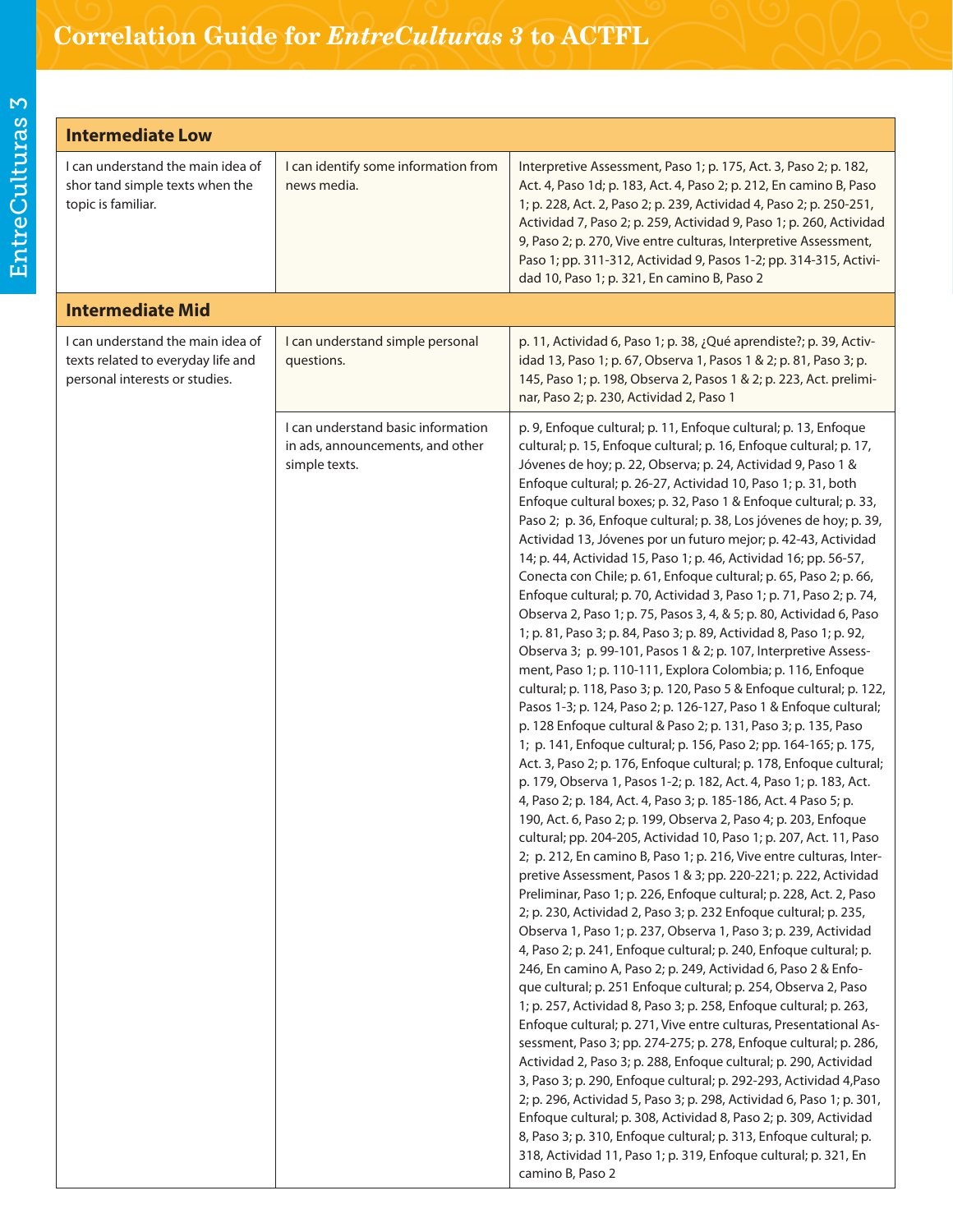| <b>Intermediate Mid</b>                                                                                   |                                                                          |                                                                                                                                                                                                                                                                                                                                                                                                                                                                                                                                                                                                                                                                                                                                                                                                                                                                                                                                                                                                                                                                                                                                                                                              |
|-----------------------------------------------------------------------------------------------------------|--------------------------------------------------------------------------|----------------------------------------------------------------------------------------------------------------------------------------------------------------------------------------------------------------------------------------------------------------------------------------------------------------------------------------------------------------------------------------------------------------------------------------------------------------------------------------------------------------------------------------------------------------------------------------------------------------------------------------------------------------------------------------------------------------------------------------------------------------------------------------------------------------------------------------------------------------------------------------------------------------------------------------------------------------------------------------------------------------------------------------------------------------------------------------------------------------------------------------------------------------------------------------------|
| I can understand the main idea of<br>texts related to everyday life and<br>personal interests or studies. | I can understand the main idea of<br>what I read for personal enjoyment. | p. 9, Enfoque cultural; p. 11, Enfoque cultural; p. 11, Actividad<br>6, Paso 1; p. 13-14, Actividad 7, Paso 1; p. 13, Enfoque cultural;<br>p. 15, Enfoque cultural; p. 16, Enfoque cultural; p. 17, Jóvenes<br>de hoy; p. 24, Enfoque cultural; p. 31, both Enfoque cultural<br>boxes; p. 32, Paso 1 & Enfoque cultural; p. 34, Paso 3; p. 36,<br>Enfoque cultural; p. 38, Los jóvenes de hoy; p. 46, Actividad 16;<br>p. 61, Enfoque cultural; p. 62, Paso 4; p. 66, Enfoque cultural;<br>p. 80, Actividad 6, Paso 1; p. 84, Paso 3; p. 89, Actividad 8, Paso<br>1; p. 95-96, Paso 2; p. 96-97, Paso 3; p. 99-101, Pasos 1 & 2; p.<br>110-111, Explora Colombia; p. 116, Enfoque cultural; p. 120,<br>Enfoque cultural; p. 126, Enfoque cultural; p. 126-127, Paso 1; p.<br>128 Enfoque cultural & Paso 2; pp. 133-134, Pasos 2 & 3; p. 141,<br>Enfoque cultural; p. 153-154, Paso 2; p. 157, Paso 5; p. 191, Act.<br>6, Paso 3; pp. 204-205, Actividad 10, Paso 1; p. 207, Actividad<br>11, Paso 2; p. 225, Actividad 1, Paso 1; p. 242-243, Actividad 5,<br>Paso 1; p. 266, En camino B, Paso 2; p. 280, Actividad 1, Paso 4;<br>p. 304, Actividad 7, Paso 1; p. 305, Actividad 7, Paso 3 |
|                                                                                                           | I can read simple written exchanges<br>between other people.             | p. 24, Actividad 9, Paso 1; p. 25, Paso 2; p. 29, En camino A, Paso<br>2; p. 45, Paso 2; p. 63, ¿Qué aprendiste?; p. 68-69, Paso 4; p. 93,<br>Paso 2; p. 123, Paso 5; p. 154, Paso 2d; p. 180, Observa 1, Paso 3;<br>p. 199, Observa 2, Paso 3; p. 236, Observa 1, Paso 2; p. 282-283,<br>Observa 1, Paso 2; p. 306, Observa 2                                                                                                                                                                                                                                                                                                                                                                                                                                                                                                                                                                                                                                                                                                                                                                                                                                                               |

## **PRESENTATIONAL COMMUNICATION**

*Learners present information, concepts, and ideas to inform, explain, persuade, and narrate on a variety of topics using appropriate media and adapting to various audiences of listeners, readers, or viewers.* 

| <b>PRESENTATIONAL SPEAKER</b>                                                               |                                                                      |                                                                                                                                                                                                                                                                                                                                                                                                                                                                                                                                                                                                                                                              |
|---------------------------------------------------------------------------------------------|----------------------------------------------------------------------|--------------------------------------------------------------------------------------------------------------------------------------------------------------------------------------------------------------------------------------------------------------------------------------------------------------------------------------------------------------------------------------------------------------------------------------------------------------------------------------------------------------------------------------------------------------------------------------------------------------------------------------------------------------|
| <b>Intermediate Low</b>                                                                     |                                                                      |                                                                                                                                                                                                                                                                                                                                                                                                                                                                                                                                                                                                                                                              |
| I can present information on most<br>familiar topics using a series of<br>simple sentences. | I can talk about people, activities,<br>events, and experiences.     | p. 7, Actividad 3; p. 17, Paso 3; p. 18, Actividad 8, Paso 2; p 27,<br>Paso 2; p. 42-43, Actividad 14; p. 91, Reflexión intercultural;<br>p. 150, Reflexión intercultural; p. 163, Presentational Assess-<br>ment, Paso 4; p. 171, Reflexión intercultural; p. 228, Actividad<br>1, Reflexión intercultural; p. 234, Actividad 3, ¿Qué aprendiste?;<br>p. 240, Actividad 4, ¿Qué aprendiste?; p. 258, Actividad 8, ¿Qué<br>aprendiste?; p. 264, Actividad 10, ¿Qué aprendiste?; p. 265, En<br>camino B, Paso 1; p. 288, Actividad 2, Reflexión intercultural; p.<br>320, Actividad 11, Reflexión intercultural; p. 327, Presentational<br>Assessment, Paso 3 |
|                                                                                             | I can express my needs and wants.                                    | p. 115, ¿Qué aprendiste?; p. 150, Reflexión intercultural; p. 234,<br>Actividad 3, ¿Qué aprendiste?; p. 240, Actividad 4, ¿Qué apren-<br>diste?; p. 258, Actividad 8, ¿Qué aprendiste?                                                                                                                                                                                                                                                                                                                                                                                                                                                                       |
|                                                                                             | I can present information on plans,<br>instructions, and directions. | p. 91, Reflexión intercultural; p. 98, Paso 4; p. 125, ¿Qué apren-<br>diste?; p. 163, Presentational Assessment, Paso 4; p. 171, Ac-<br>tividad 1, Paso 3; p. 173, Actividad 2, Reflexión intercultural; p.<br>186, Act. 4, Paso 5e & ¿Qué aprendiste?; p. 211, Act. 12, Paso 4;<br>p. 212, En camino B, Paso 3; p. 217, Vive entreculturas, Interper-<br>sonal Assessment, Paso 4 & Presentational Assessment, Paso 5;<br>p. 228, Actividad 1, Reflexión intercultural; p. 234, Actividad 3,<br>¿Qué aprendiste?; p. 240, Actividad 4, ¿Qué aprendiste?; p. 258                                                                                             |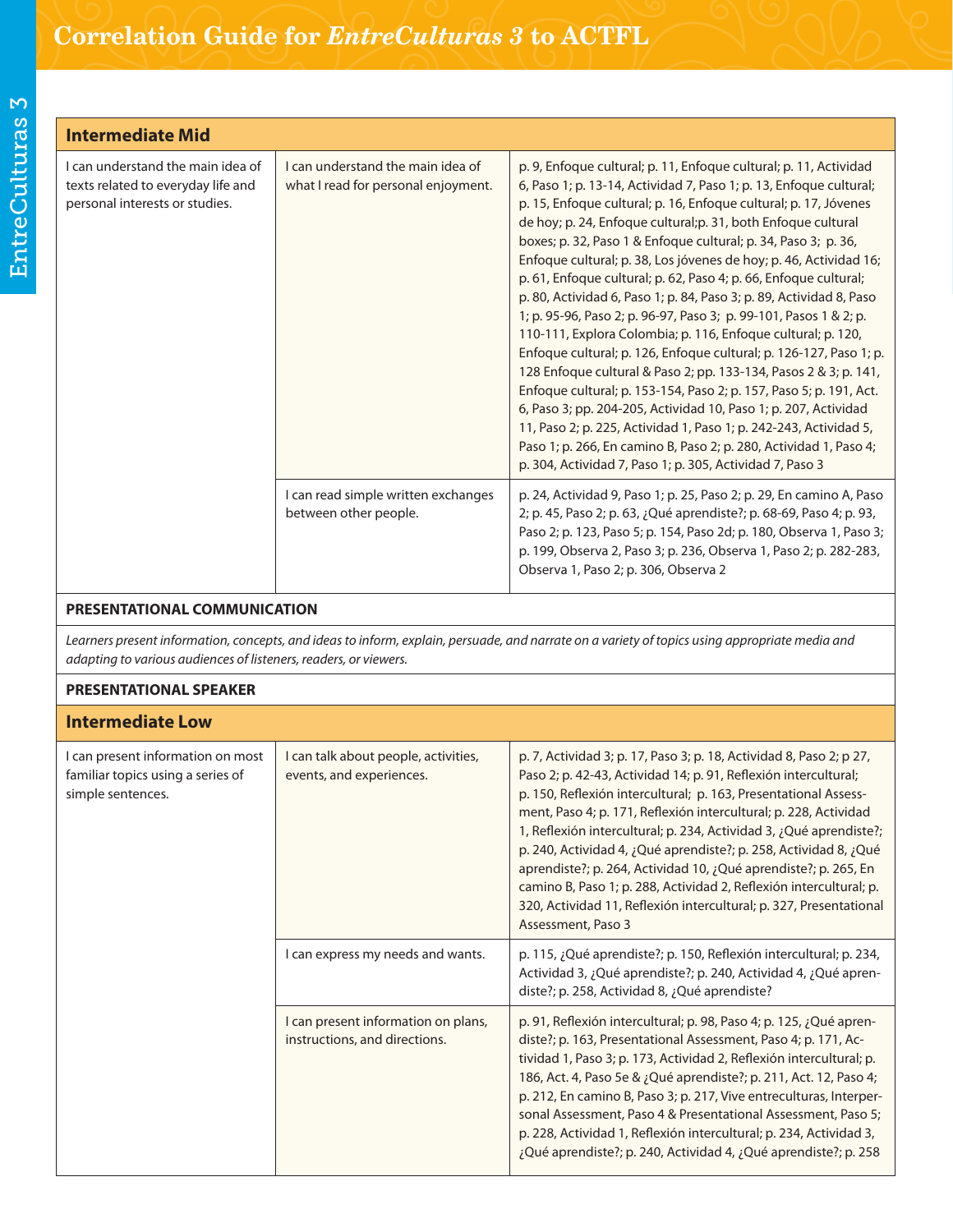| <b>Intermediate Low</b>                                                                        |                                                                                           |                                                                                                                                                                                                                                                                                                                                                                                                                                                                                                                                                                                                                                                                                                                                                                                                                                                                                                                                         |
|------------------------------------------------------------------------------------------------|-------------------------------------------------------------------------------------------|-----------------------------------------------------------------------------------------------------------------------------------------------------------------------------------------------------------------------------------------------------------------------------------------------------------------------------------------------------------------------------------------------------------------------------------------------------------------------------------------------------------------------------------------------------------------------------------------------------------------------------------------------------------------------------------------------------------------------------------------------------------------------------------------------------------------------------------------------------------------------------------------------------------------------------------------|
| I can present information on most<br>familiar topics using a series of<br>simple sentences.    | I can present information on plans,<br>instructions, and directions.                      | Actividad 8, ¿Qué aprendiste?; p. 294, Actividad 4, ¿Qué apren-<br>diste?; p. 320, Actividad 11, Reflexión intercultural; p. 321, En<br>camino B, Paso 3                                                                                                                                                                                                                                                                                                                                                                                                                                                                                                                                                                                                                                                                                                                                                                                |
|                                                                                                | I can present songs, short skits, or<br>dramatic readings.                                | p. 7, Actividad 4; p. 151-152, Paso 2; p. 186, Act. 4, Paso 5e; p.<br>193, En camino A, Paso 5; p. 231, Actividad 2, Reflexión inter-<br>cultural; p. 244, Actividad 5, ¿Qué aprendiste?; p. 261, Actividad<br>9, Paso 3; p. 294, Actividad 4, Paso 3; p. 305, Actividad 7, Paso 2;<br>p. 327, Presentational Assessment, Paso 3                                                                                                                                                                                                                                                                                                                                                                                                                                                                                                                                                                                                        |
|                                                                                                | I can express my preferences on<br>topics of interest.                                    | p. 79, ¿Qué aprendiste?; p. 91, Reflexión intercultural; p. 115,<br>¿Qué aprendiste?; p. 150, Reflexión intercultural; p. 171, Activi-<br>dad 1, Paso 3; p. 171, Reflexión intercultural; p. 186, Act. 4 ¿Qué<br>aprendiste?; p. 189, Actividad 6, Paso 1; p. 193, En camino A,<br>Paso 3; p. 212, En camino B, Paso 3; p. 228, Actividad 1, Reflex-<br>ión intercultural; p. 232, Actividad 3, Paso 1; p. 234, Actividad 3,<br>¿Qué aprendiste?; p. 240, Actividad 4, ¿Qué aprendiste?; p. 252,<br>Actividad 7, Paso 4; p. 258, Actividad 8, ¿Qué aprendiste?; p.<br>264, Actividad 10, ¿Qué aprendiste?; p. 265, En camino B, Paso<br>1; p. 287, Actividad 2, Paso 4; p. 320, Actividad 11, Reflexión<br>intercultural                                                                                                                                                                                                                |
| <b>Intermediate Mid</b>                                                                        |                                                                                           |                                                                                                                                                                                                                                                                                                                                                                                                                                                                                                                                                                                                                                                                                                                                                                                                                                                                                                                                         |
| I can make presentations on a<br>wide variety of familiar topics<br>using connected sentences. | I can make a presentation about my<br>personal and social experiences.                    | p. 7, Actividad 3; p. 91, Reflexión intercultural; p. 115, ¿Qué<br>aprendiste?; p. 171, Reflexión intercultural; p. 228, Actividad 1,<br>Reflexión intercultural; p. 240, Actividad 4, ¿Qué aprendiste?                                                                                                                                                                                                                                                                                                                                                                                                                                                                                                                                                                                                                                                                                                                                 |
|                                                                                                | I can make a presentation on some-<br>thing I have learned or researched.                 | p. 18, Actividad 8, Paso 2; p. 79, ¿Qué aprendiste?; p. 82-83,<br>¿Qué aprendiste?; p. 91, Reflexión intercultural; p. 98, Paso 4;<br>p. 125, ¿Qué aprendiste?; p. 150, Reflexión intercultural; p. 186,<br>Paso 5e & ¿Qué aprendiste?; p. 201, Act. 8, Paso 2; p. 202, Act. 8,<br>¿Qué aprendiste?; p. 211, Act. 12, Paso 4; p. 212, En camino B,<br>Paso 3; p. 216, Vive entre culturas, Presentational Assessment,<br>Paso 5; p. 234, Actividad 3, ¿Qué aprendiste?; p. 244, Actividad<br>5, Paso 2; p. 248, Actividad 6, Paso 1; p. 258, Actividad 8, ¿Qué<br>aprendiste?; p. 259, Actividad 9, Paso 1; p. 261, Actividad 9,<br>Paso 3; p. 264, Actividad 10, ¿Qué aprendiste?; p. 288, Actividad<br>3, Reflexión intercultural; p. 294, Actividad 4, ¿Qué aprendiste?;<br>p. 295, Actividad 5, Paso 2; p. 309, Actividad 8, Paso 3; p. 320,<br>Actividad 11, Reflexión intercultural; p. 327, Presentational<br>Assessment, Paso 3 |
|                                                                                                | I can make a presentation about<br>common interests and issues and<br>state my viewpoint. | p. 79, ¿Qué aprendiste?; p. 115, ¿Qué aprendiste?; p. 171, Activi-<br>dad 1, Paso 3; p. 171, Reflexión intercultural; p. 186, Act 4, ¿Qué<br>aprendiste?; p. 189, Actividad 6, Paso 1; p. 193, En camino A,<br>Paso 3; p. 211, Act. 12, Paso 4; p. 212, En camino B, Paso 3; p.<br>216, Vive entre culturas, Presentational Assessment, Paso 5; p.<br>228, Actividad 1, Reflexión intercultural; p. 232, Actividad 3,<br>Paso 1; p. 234, Actividad 3, ¿Qué aprendiste?; p. 240, Actividad<br>4, ¿Qué aprendiste?; p. 252, Actividad 7, Paso 4; p. 258, Activ-<br>idad 8, ¿Qué aprendiste?; p. 287, Actividad 2, Paso 4; p. 288,<br>Actividad 2, Reflexión intercultural; p. 294, Actividad 4, ¿Qué<br>aprendiste?; p. 295, Actividad 5, Paso 2; p. 320, Actividad 11,<br>Reflexión intercultural                                                                                                                                        |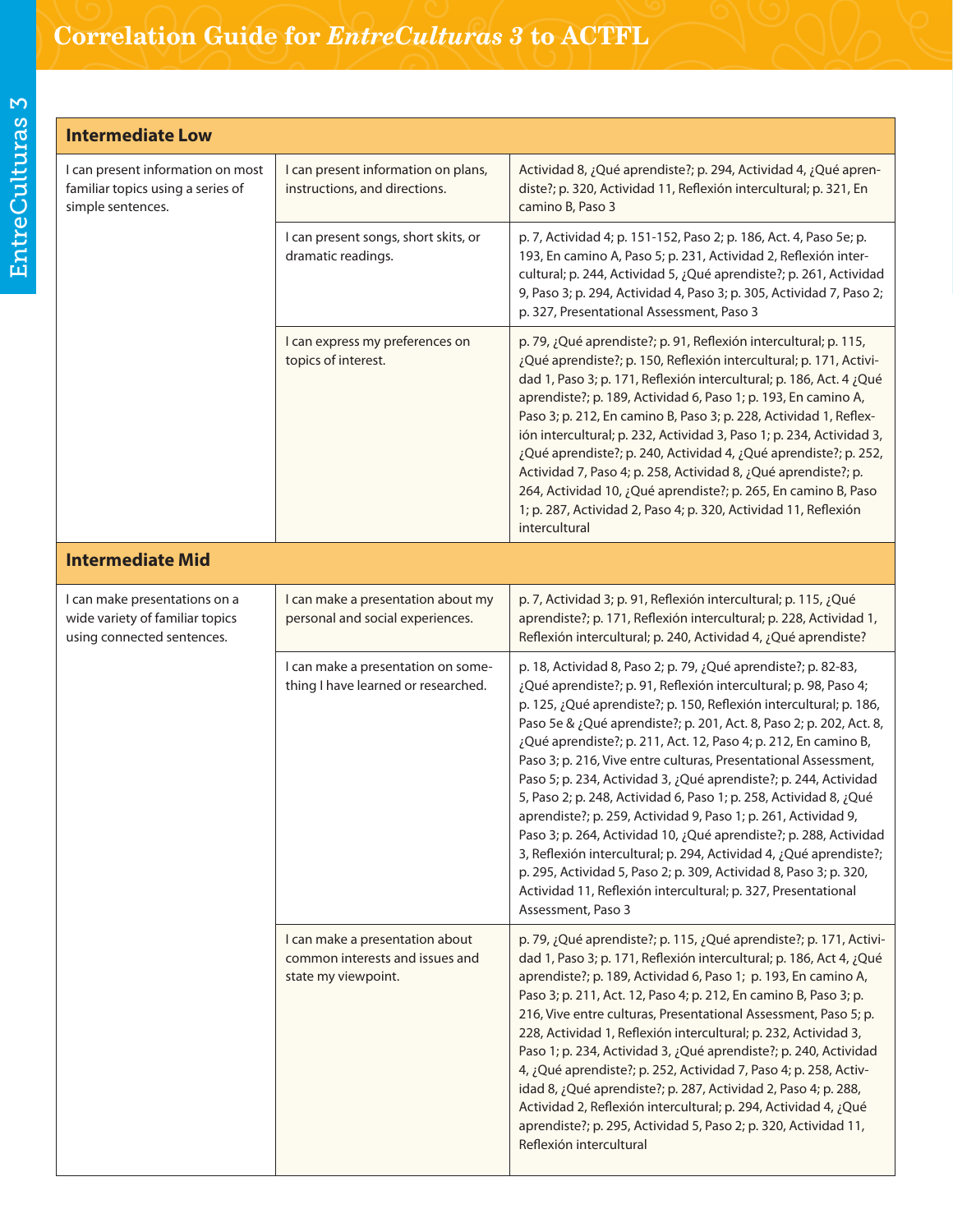# **PRESENTATIONAL WRITING**

| <b>Intermediate Low</b>                                                                                               |                                                                   |                                                                                                                                                                                                                                                                                                                                                                                                                                                                                                                                                                                                                                                                                                                                                                                                                                                                                                                                                                                                                                                                                                                                                                                                                                                                                                                                                                                                                                                                                                                                                                                                                                                                                                                                                                                                           |  |
|-----------------------------------------------------------------------------------------------------------------------|-------------------------------------------------------------------|-----------------------------------------------------------------------------------------------------------------------------------------------------------------------------------------------------------------------------------------------------------------------------------------------------------------------------------------------------------------------------------------------------------------------------------------------------------------------------------------------------------------------------------------------------------------------------------------------------------------------------------------------------------------------------------------------------------------------------------------------------------------------------------------------------------------------------------------------------------------------------------------------------------------------------------------------------------------------------------------------------------------------------------------------------------------------------------------------------------------------------------------------------------------------------------------------------------------------------------------------------------------------------------------------------------------------------------------------------------------------------------------------------------------------------------------------------------------------------------------------------------------------------------------------------------------------------------------------------------------------------------------------------------------------------------------------------------------------------------------------------------------------------------------------------------|--|
| I can write briefly about most<br>familiar topics and present infor-<br>mation using a series of simple<br>sentences. | I can write about people, activities,<br>events, and experiences. | p. 6, Actividad 1; p. 6-7 Actividad 2; p. 7, Actividad 4; p. 9,<br>Actividad 5, Paso 1; p. 11, Reflexión intercultural; p. 12, ¿Qué<br>aprendiste?; p. 18, ¿Qué aprendiste?; p. 21, ¿Qué aprendiste?;<br>p. 25, ¿Qué aprendiste?; p. 28, ¿Qué aprendiste? & Reflexión<br>intercultural; p. 29, En camino A, Pasos 3 & 4; p. 33, Paso 2; p.<br>36, Actividad 12, Paso 1; p. 36, Enfoque cultural Conexiones; p.<br>37, Paso 2; p. 38, Los jóvenes de hoy, Cuéntele a Mario; p. 38,<br>¿Qué aprendiste?; p. 41, ¿Qué aprendiste?; p. 47, En camino B,<br>Paso 2; p. 53, Vive entre culturas, Presentational Assessment,<br>Paso 4; p. 61, Paso 3; p. 73, Reflexión intercultural; p. 87, Paso 4;<br>p. 98, Paso 4; p. 112, Actividad preliminar; p. 114-115, Actividad<br>1, Paso 2; p. 143, Paso 3; p. 155, Paso 3; p. 156, Paso 3; p. 185,<br>Act. 4, Paso 4; p. 211, Act. 12, Reflexión intercultural; p. 223, Act.<br>Preliminar, Paso 3; p. 226, Act. 1, Paso 2; p. 227, Act. 1, Paso 3;<br>p. 230, Actividad 2, Paso 1; p. 234, Actividad 3, Paso 4; p. 237,<br>Observa 1, Paso 4; p. 240, Actividad 4, Paso 3; p. 244, Actividad<br>5, Paso 3; p. 245, En camino A, Paso 1; p. 246, En camino A, Paso<br>3; p. 249, Actividad 6, Reflexión intercultural; p. 253, Actividad<br>7, ¿Qué aprendiste?; p. 266, En camino B, Paso 2; p. 271, Vive<br>entre culturas, Presentational Assessment, Paso 3; p. 281,<br>Actividad 1, Reflexión intercultural; p. 283, Observa 1, Paso 3; p.<br>287, Actividad 2, Paso 4; p. 297, Actividad 5, ¿Qué aprendiste?;<br>p. 300, Actividad 6, Reflexión intercultural; p. 302, En camino A,<br>Paso 3; p. 304, Actividad 7, Paso 1; p. 305, Actividad 7, Reflexión<br>intercultural; p. 316, Actividad 10, Paso 2; p. 317, Actividad 10,<br>Reflexión intercultural |  |
|                                                                                                                       | I can prepare materials for a presen-<br>tation.                  | p. 6-7 Actividad 2; p. 7, Actividad 3; p. 17, Paso 3; p. 28, ¿Qué<br>aprendiste?; p. 35, Reflexión intercultural; p. 41, ¿Qué apren-<br>diste?; p. 47, En camino B, Paso 1; p. 66, ¿Qué aprendiste?; p.<br>73, Reflexión intercultural; p. 81, Actividad 6, Pasos 1 & 2; p.<br>82, ¿Qué aprendiste?; pp. 86-87, Pasos 1 & 3; p. 98, Paso 4; p.<br>101, ¿Qué aprendiste?; p. 102, En camino B, Pasos 3 & 4; p. 107,<br>Presentational Assessment, Paso 2; p. 115, ¿Qué aprendiste?;<br>p. 117, Paso 2; p. 119, Paso 4; p. 128, ¿Qué aprendiste?; p. 131,<br>Paso 3; p. 141, Paso 1; p. 143, Paso 3; p. 145, Paso 2; p. 149, Paso<br>2d; p. 151, Paso 2; p. 152, ¿Qué aprendiste?; p. 155, Paso 3; p.<br>156, Paso 3; p. 157, Paso 4; p. 162, Interpersonal Assessment,<br>Paso 2; p. 163, Presentational Assessment, Paso 3; p. 161, Ac-<br>tividad 1, Paso 3; p. 186, Act. 4, ¿Qué aprendiste?; p. 202, Act. 8,<br>¿Qué aprendiste?; p. 211, Act. 12, Paso 4; p. 227, Act. 1, Paso 3;<br>p. 231, Actividad 2, Reflexión intercultural; p. 232, Actividad 3,<br>Paso 1; p. 244, Actividad 5, ¿Qué aprendiste?; p. 252, Activi-<br>dad 7, Paso 4; p. 264, Actividad 10, ¿Qué aprendiste?; p. 294,<br>Actividad 4, Paso 3 & ¿Qué aprendiste?; p. 300, Paso 3; p. 317,<br>Actividad 10, Paso 4c; p. 321, En camino B, Paso 3                                                                                                                                                                                                                                                                                                                                                                                                                                                                                  |  |
|                                                                                                                       | I can write basic instructions on how<br>to make or do something. | p. 47, En camino B, Paso 2; p. 119, Paso 4; p. 121, Reflexión<br>intercultural; p. 138, Pasos 3 & 4; p. 152, ¿Qué aprendiste?; p.<br>157, Paso 4; p. 171, Reflexión intercultural; p. 183, Act. 4, Paso 2;<br>p. 192, Act. 6, ¿Qué aprendiste?; p. 193, En camino A, Paso 1; p.<br>197, Act. 7, ¿Qué aprendiste?; p. 211, Act. 12, Reflexión intercul-<br>tural; p. 240, Actividad 4, Paso 3; p. 297, Actividad 5, ¿Qué                                                                                                                                                                                                                                                                                                                                                                                                                                                                                                                                                                                                                                                                                                                                                                                                                                                                                                                                                                                                                                                                                                                                                                                                                                                                                                                                                                                   |  |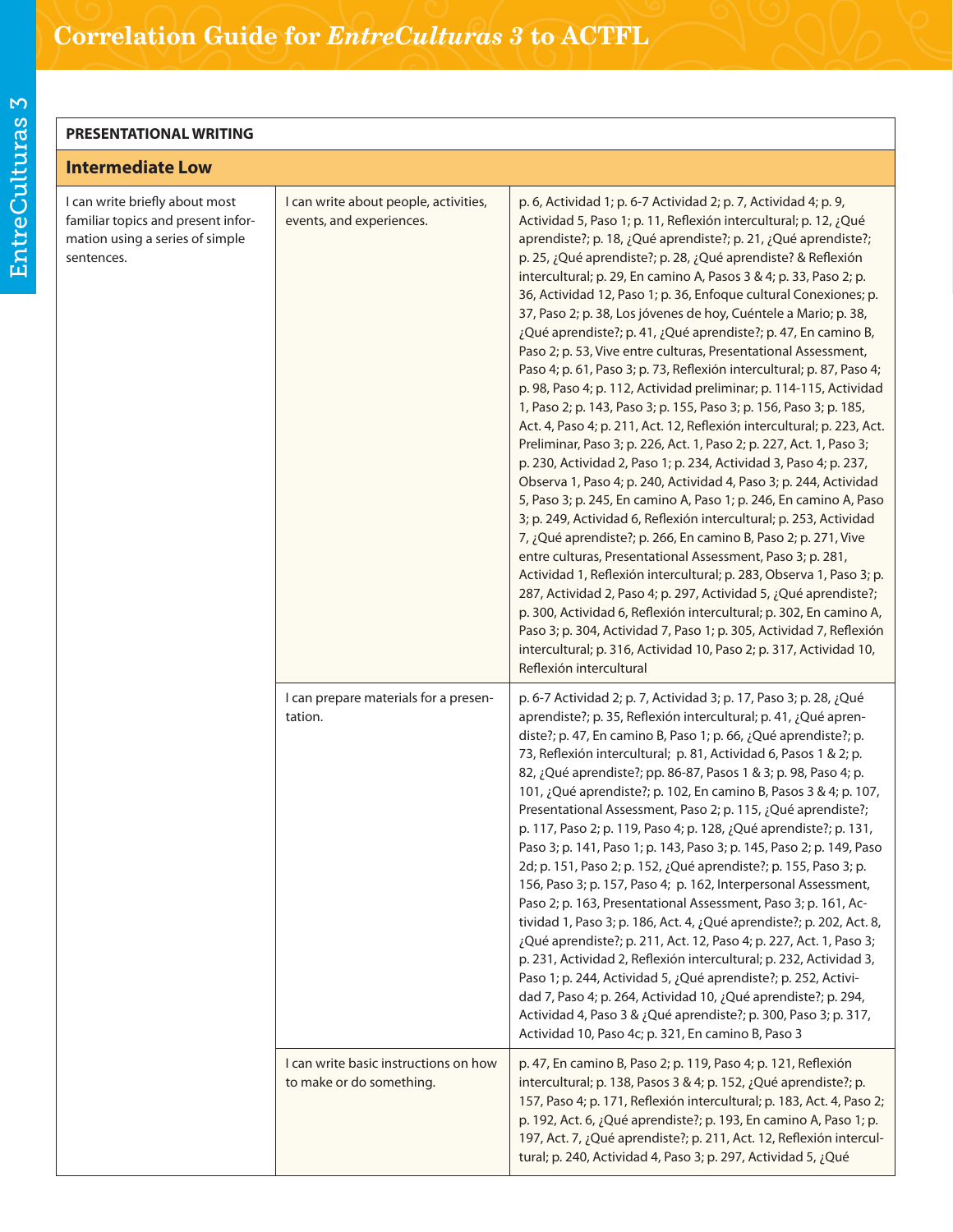| <b>Intermediate Low</b>                                                                                               |                                                                                 |                                                                                                                                                                                                                                                                                                                                                                                                                                                                                                                                                                                                                                                                                                                                                                                                                                                                                                                                                                                                                                                                                                                                                                                                                                                                                                                                                                                                                                                                                                                                                                                |  |  |
|-----------------------------------------------------------------------------------------------------------------------|---------------------------------------------------------------------------------|--------------------------------------------------------------------------------------------------------------------------------------------------------------------------------------------------------------------------------------------------------------------------------------------------------------------------------------------------------------------------------------------------------------------------------------------------------------------------------------------------------------------------------------------------------------------------------------------------------------------------------------------------------------------------------------------------------------------------------------------------------------------------------------------------------------------------------------------------------------------------------------------------------------------------------------------------------------------------------------------------------------------------------------------------------------------------------------------------------------------------------------------------------------------------------------------------------------------------------------------------------------------------------------------------------------------------------------------------------------------------------------------------------------------------------------------------------------------------------------------------------------------------------------------------------------------------------|--|--|
| I can write briefly about most<br>familiar topics and present infor-<br>mation using a series of simple<br>sentences. | I can write basic instructions on how<br>to make or do something.               | aprendiste?; p. 300, Actividad 6, Reflexión intercultural; p. 317,<br>Actividad 10, Reflexión intercultural                                                                                                                                                                                                                                                                                                                                                                                                                                                                                                                                                                                                                                                                                                                                                                                                                                                                                                                                                                                                                                                                                                                                                                                                                                                                                                                                                                                                                                                                    |  |  |
|                                                                                                                       | I can write questions to obtain<br>information.                                 | p. 63, ¿Qué aprendiste?; p. 85, Paso 5; p. 145, Paso 4; p. 223,<br>Act. preliminar, Paso 3; p. 234, Actividad 3, Paso 4; p. 250-251,<br>Actividad 7, Paso 2; p. 253, Actividad 7, ¿Qué aprendiste?; p.<br>257, Actividad 8, Paso 3; p. 261, Actividad 9, ¿Qué aprendiste?;<br>p. 302, En camino A, Paso 1                                                                                                                                                                                                                                                                                                                                                                                                                                                                                                                                                                                                                                                                                                                                                                                                                                                                                                                                                                                                                                                                                                                                                                                                                                                                      |  |  |
| <b>Intermediate Mid</b>                                                                                               |                                                                                 |                                                                                                                                                                                                                                                                                                                                                                                                                                                                                                                                                                                                                                                                                                                                                                                                                                                                                                                                                                                                                                                                                                                                                                                                                                                                                                                                                                                                                                                                                                                                                                                |  |  |
| I can write on a wide variety of<br>familiar topics using connected<br>sentences.                                     | I can write messages and announce-<br>ments.                                    | p. 18, ¿Qué aprendiste?; p. 38, Los jóvenes de hoy, Cuéntele<br>a Mario; p. 38, ¿Qué aprendiste?; p. 53, Vive entre culturas,<br>Presentational Assessment, Paso 4; p. 63, ¿Qué aprendiste?; p.<br>77, Paso 2b; p. 82, ¿Qué aprendiste?; p. 87, Paso 4; p. 98, Paso 4;<br>p. 114-115, Actividad 1, Paso 2; p. 121, Reflexión intercultural;<br>p. 131, Paso 3; p. 138, Paso 4; p. 144, ¿Qué aprendiste?; p. 145,<br>Paso 4; p. 155, ¿Qué aprendiste?; p. 157, Paso 5; p. 171, Reflex-<br>ión intercultural; p. 185, Act. 4, Paso 4; p. 191, Act. 6, Paso 3; p.<br>197, Act. 7, ¿Qué aprendiste?; p. 201, Act. 8, Paso 2; p. 203, Act.<br>9, Reflexión intercultural; p. 206, Act. 10, Qué aprendiste?; p.<br>212, En camino B, Paso 4; p. 226, Act. 1, Paso 2; p. 234, Actividad<br>3, Paso 4; p. 240, Actividad 4, Paso 3; p. 245, En camino A, Paso<br>1; p. 246, En camino A, Paso 3; p. 249, Actividad 6, Reflexión<br>intercultural; p. 253, Actividad 7, ¿Qué aprendiste?; p. 261,<br>Actividad 9, ¿Qué aprendiste?; p. 271, Vive entre culturas, Pre-<br>sentational Assessment, Paso 3; p. 281, Actividad 1, Reflexión<br>intercultural; p. 285, Actividad 2, Paso 2; p. 290, Actividad 3,<br>¿Qué aprendiste?; p. 297, Actividad 5, ¿Qué aprendiste?; p. 300,<br>Actividad 6, Paso 4; p. 309, Actividad 8, ¿Qué aprendiste?; p.<br>316, Actividad 10, Paso 2; p. 317, Actividad 10, Reflexión inter-<br>cultural; p. 320, Actividad 11, Reflexión intercultural                                                                                                       |  |  |
|                                                                                                                       | I can write short reports about<br>something I have learned or re-<br>searched. | p. 11, Reflexión intercultural; p. 28, ¿Qué aprendiste? & Reflex-<br>ión intercultural; p. 29, En camino A, Pasos 3 & 4; p. 35, Paso 4;<br>p. 35, Reflexión intercultural; p. 43, Reflexión intercultural; p. 45,<br>Reflexión intercultural; p. 47, En camino B, Paso 4; p. 61, Paso 3;<br>p. 66, ¿Qué aprendiste?; p. 69, Pasos 5 & 6; p. 72, Pasos 3 & 5; p.<br>73, Reflexión intercultural; p. 77, Reflexión Intercultural; p. 82,<br>Paso 3b; p. 82, ¿Qué aprendiste?; p. 85, Paso 5; pp. 86-87, Pasos<br>1, 3, & 4; p. 101, ¿Qué aprendiste?; p. 107, Presentational As-<br>sessment, Paso 2; p. 112, Actividad Preliminar, f; p. 118, Paso 3;<br>p. 121, Reflexión intercultural; p. 128, ¿Qué aprendiste?; p. 131,<br>¿Qué aprendiste?; p. 134, Reflexión intercultural; p. 138, Paso 4;<br>p. 139, ¿Qué aprendiste?; p. 144, ¿Qué aprendiste?; p. 145, Paso<br>4; p. 155, ¿Qué aprendiste?; p. 157, Paso 5; p. 171, Actividad 1,<br>Paso 4 & ¿Qué aprendiste?; p. 176, Act. 3, Paso 3; p. 178, Act.<br>3, ¿Qué aprendiste?; p. 192, Act. 6, ¿Qué aprendiste?; p. 193,<br>Pasos 1 & 4; p. 197, Act. 7, ¿Qué aprendiste?; p. 202, Act. 8, ¿Qué<br>aprendiste?; p. 203, Act. 9, Reflexión intercultural; p. 206, Act.<br>10, Paso 2 & Qué aprendiste?; p. 208, Act. 11, Reflexión intercul-<br>tural; p. 211, Act.12, Reflexión intercultural; p. 212, En camino B,<br>Paso 4; p. 223, Act. preliminar, Paso 3; p. 233, Actividad 3, Paso<br>3; p. 234, Actividad 3, Paso 4; p. 244, Actividad 5, Paso 3; p. 261,<br>Actividad 9, ¿Qué aprendiste?; p. 266, En camino B, |  |  |